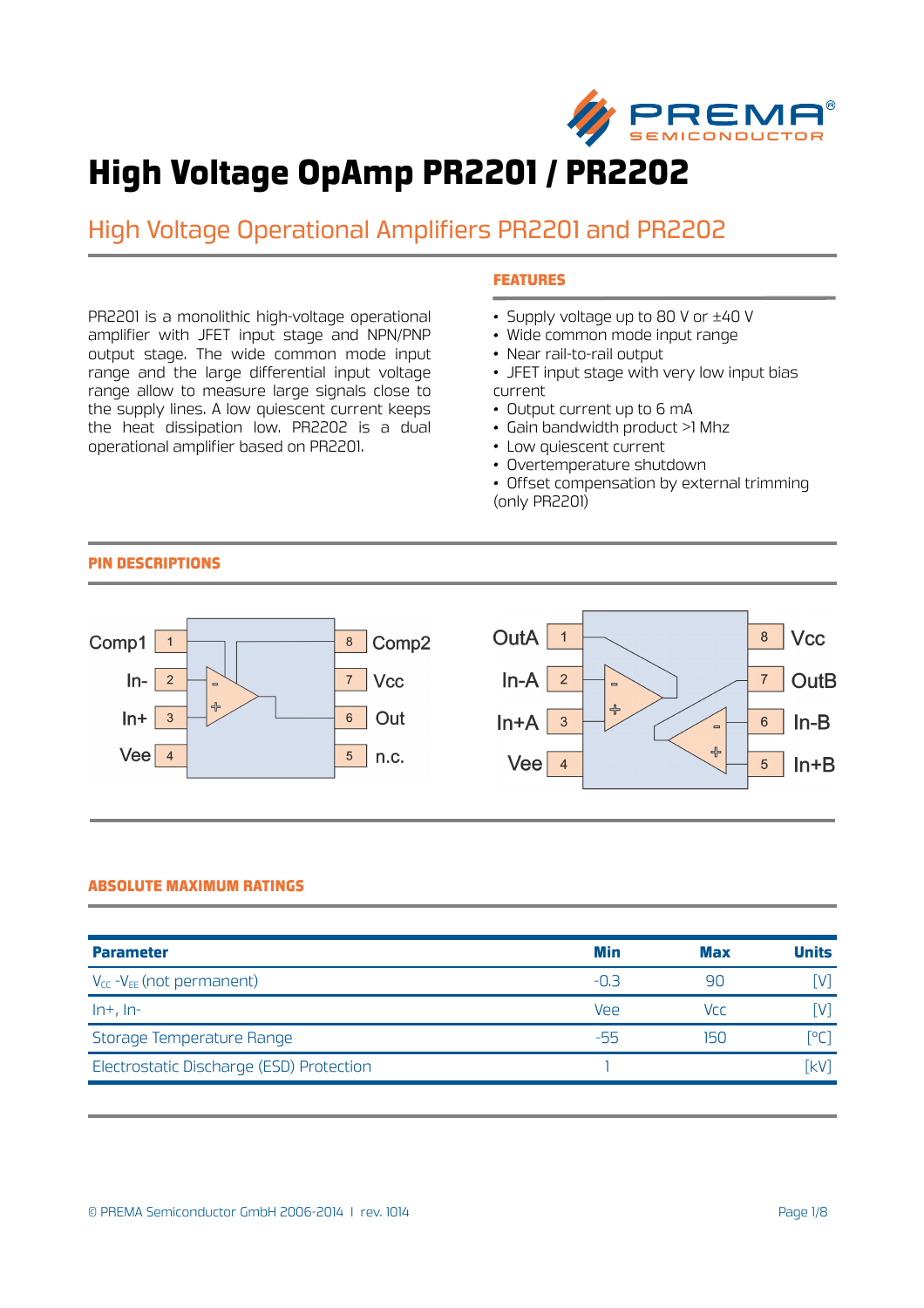

### Properties

#### ELECTRICAL CHARACTERISTICS

 $V_{CC} - V_{EE} = 80$  V, T<sub>A</sub> = 25°C, unless otherwise noted.

| <b>Parameter</b>                                 |                                | <b>Conditions</b>                                                | Min              | <b>Typ</b> | <b>Max</b>       | <b>Units</b>                |
|--------------------------------------------------|--------------------------------|------------------------------------------------------------------|------------------|------------|------------------|-----------------------------|
| Supply Voltage V <sub>cc</sub> - V <sub>EE</sub> |                                |                                                                  |                  | 80         | [V]              |                             |
| Quiescent current                                | <b>PR2201</b><br><b>PR2202</b> | $V_{OUT} = (V_{CC} - V_{EE}) / 2$ , $I_{OUT} = 0$<br>per channel |                  | 500        | 700              | $[\mu A]$                   |
| Common mode input voltage                        |                                |                                                                  | $V_{FF}$ + 1.5 V |            | $V_{CC}$ - 2.0 V |                             |
| Differential mode input voltage                  |                                | $V_{IN+} - V_{IN-}$                                              | $-60$            |            | $+60$            | [V]                         |
| Output voltage                                   |                                |                                                                  | $V_{EE}$ + 1.0 V |            | $V_{CC}$ - 1.0 V |                             |
| Output current                                   |                                | $V_{OUT} = V_{FF} + 2 V$ $V_{CF} - 2 V$                          | 5                | 6          |                  | $\lceil \mathsf{mA} \rceil$ |
| Input bias current                               |                                |                                                                  |                  | ±5         | ±100             | [pA]                        |
| Common mode rejection ratio                      |                                |                                                                  | 90               | 120        |                  | [dB]                        |
| Supply voltage rejection ratio                   |                                |                                                                  | 85               | 110        |                  | [dB]                        |
| Input offset                                     |                                |                                                                  |                  | ±2         | ±10              | $\lceil mV \rceil$          |
| Slew rate low $\Rightarrow$ high                 |                                | $R_L$ = 500 Ohm; $G = 1$                                         |                  | 0.8        |                  | [V/ys]                      |
| Slew rate high $\Rightarrow$ low                 |                                | $R_1 = 500$ Ohm; $G = 1$                                         |                  | 1.2        |                  | [V/ys]                      |
| Gain bandwidth product                           |                                | $R1 = 10$ kOhm                                                   |                  | 1.0        |                  | [MHz]                       |
| Open loop gain                                   |                                |                                                                  |                  | n/a        |                  | [dB]                        |
| Junction temperature                             |                                |                                                                  | $-20$            |            | 125              | [°C]                        |
| Overtemperature shutdown                         |                                |                                                                  | 140              |            |                  | [°C]                        |
| Thermal resistance $\Theta_{\text{IA}}$          |                                | SOIC 8L package; still air,<br>free convection                   |                  | 160        |                  | [°C/W]                      |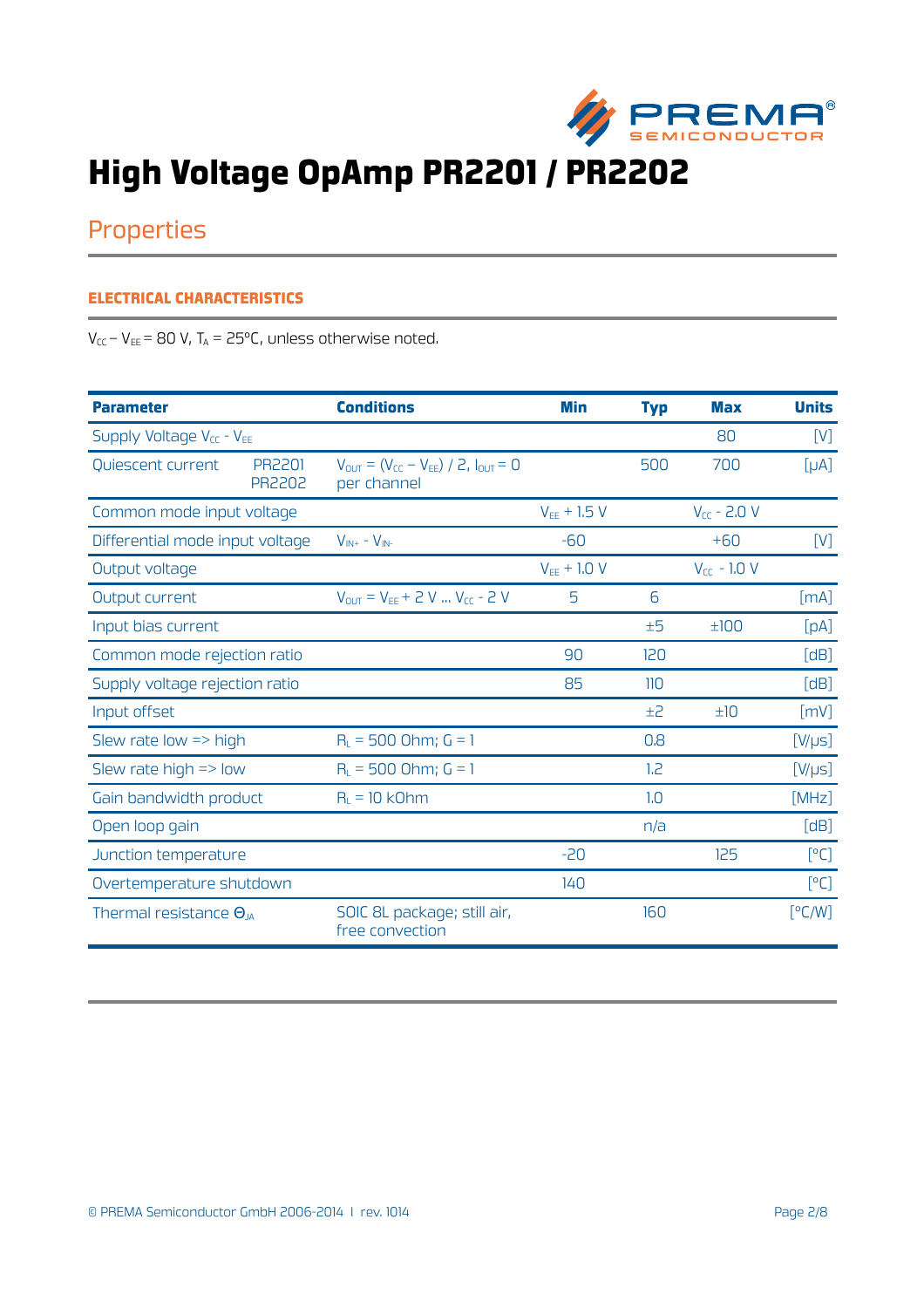

### Characteristics

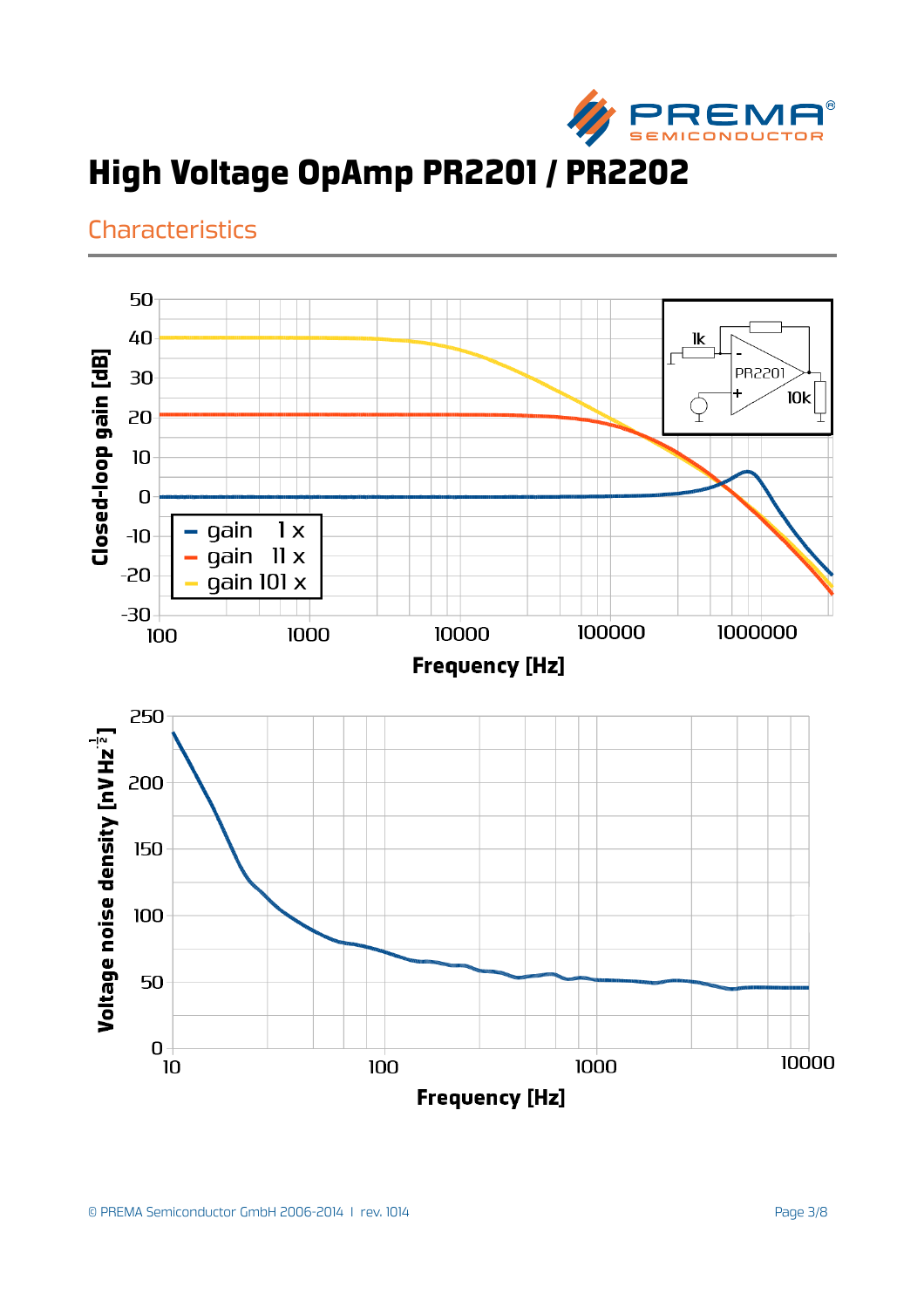

### Application Notes

#### FREQUENCY DEPENDENCE

At very high slew rates, especially at the supply voltage, but also at all other pins, integrated circuits can latch, leading to a high current flow and usually fast destruction of the IC and its environment.

Although during IC design precautions were taken to suppress latch-up, this can become critical for high-voltage ICs, especially at voltages above 60 V. The slew rate of the supply voltage should limited e.g. by means of an RC-combination.

All other signals should be blocked by capacitors to avoid sharp transients.

Safety note: Latching circuits can draw very high currents. To avoid consequential damage of the power supply and the danger of fire in case of a failure, it is necessary to limit the current by resistors, active current limiting circuits, or fuses.

Differential voltages in excess to the specified value can damage the input stage.

Note that in a feedback circuit, if at input signals with high slew rates the output cannot follow the input, transients with high differential voltages may occur. This can happen e.g. if the input signal is connected over a bouncing mechanical contact.

If such situations cannot be avoided, the input differential voltage must be limited by an external protection circuit, e.g. fast Zener diodes.

#### OFFSET COMPENSATION (PR2201)

Pins Comp1 and Comp2 allow to compensate the input offset of the amplifier by means of an external potentiometer or two trimmable resistors.



#### OVERTEMPERATURE PROTECTION

To avoid overheating of the operational amplifiers, there is a built-in overtemperature protection. If this is activated, the output will go to a high-resistance state.

The design of your circuit must consider this situation. E.g. a feedback loop would be opened if the opamp shuts down, which in certain situations may lead to an excess differential input voltage.

The opamp switches on again when the temperature has dropped. This usually leads to intermittent operation until the overload condition is resolved.

Generally, the overtemperature shutdown should be avoided by means of proper thermal design and avoiding overload situations.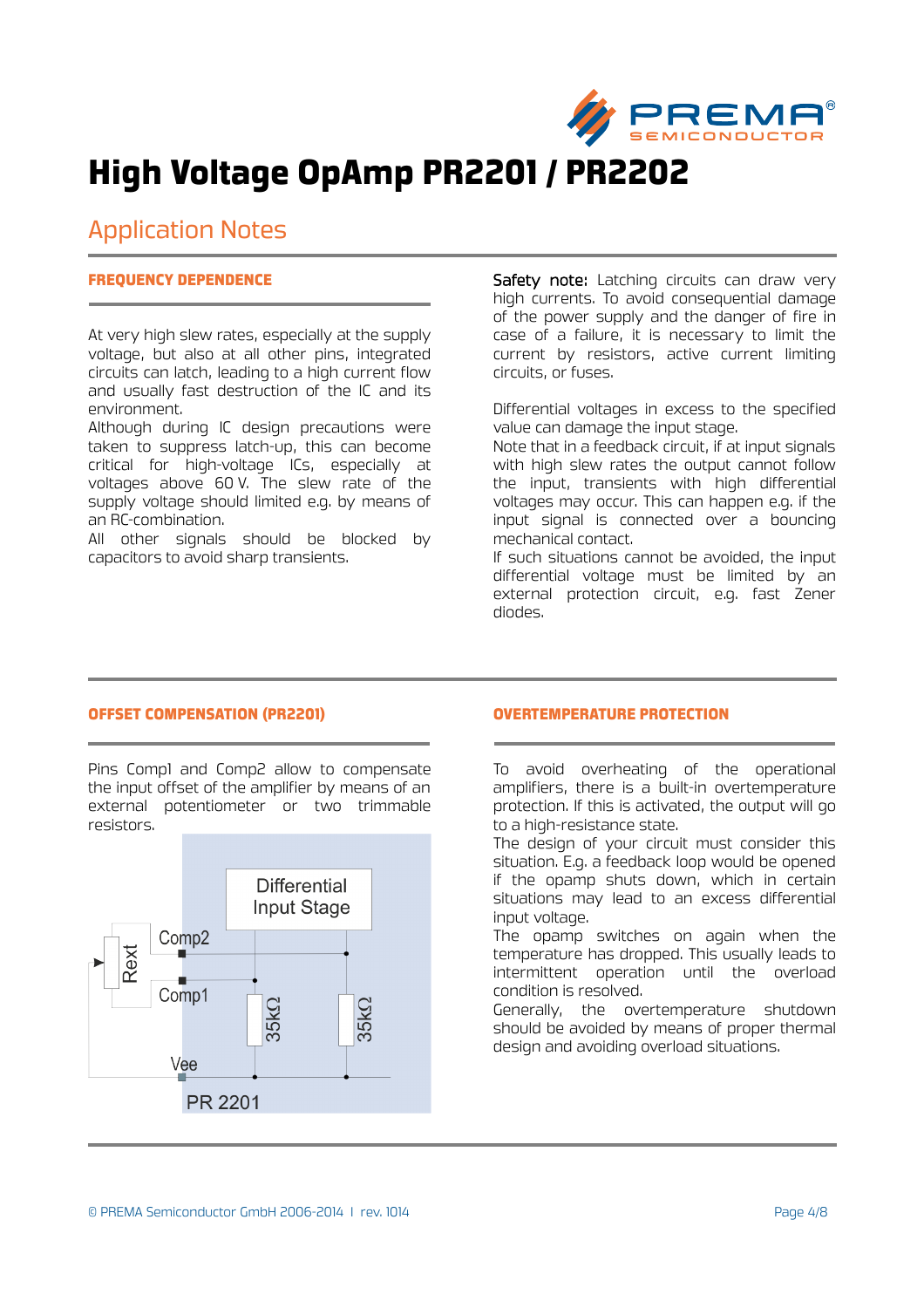

## Available Package

#### **DESIGNATION**



#### Marking:

<vers>: PREMA internal version identifier <lot code>: PREMA internal lot code <date code>: date of production (year, week)

#### PACKAGE

8L SOIC (150 mils)

PR2202 SOIC package in plastic tube or tape and reel

Packing unit: 100 ICs per tube or 3500 ICs per reel

#### ALL PART DELIVERED, COMPLY WITH RoHS. FINISH IS PURE TIN

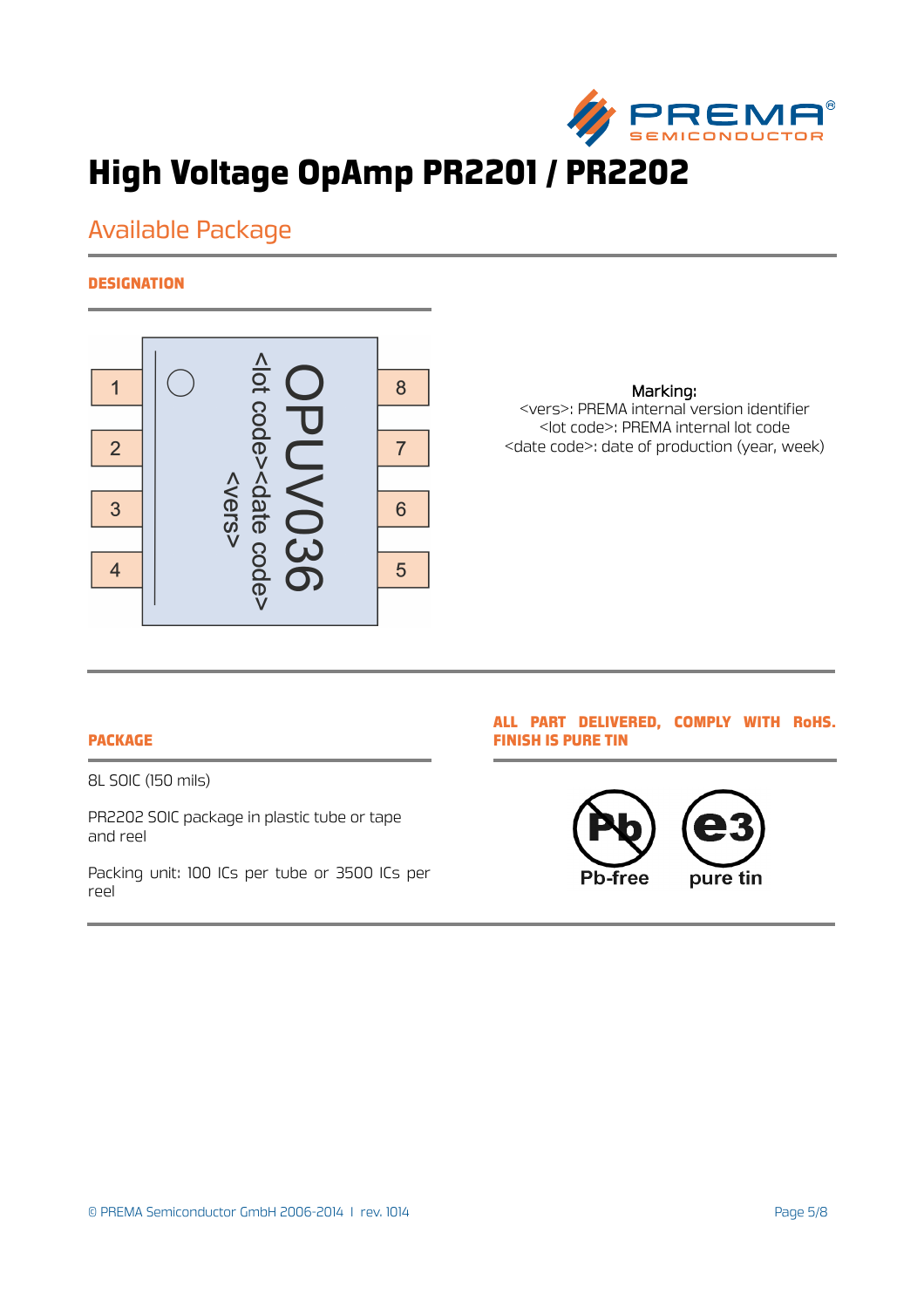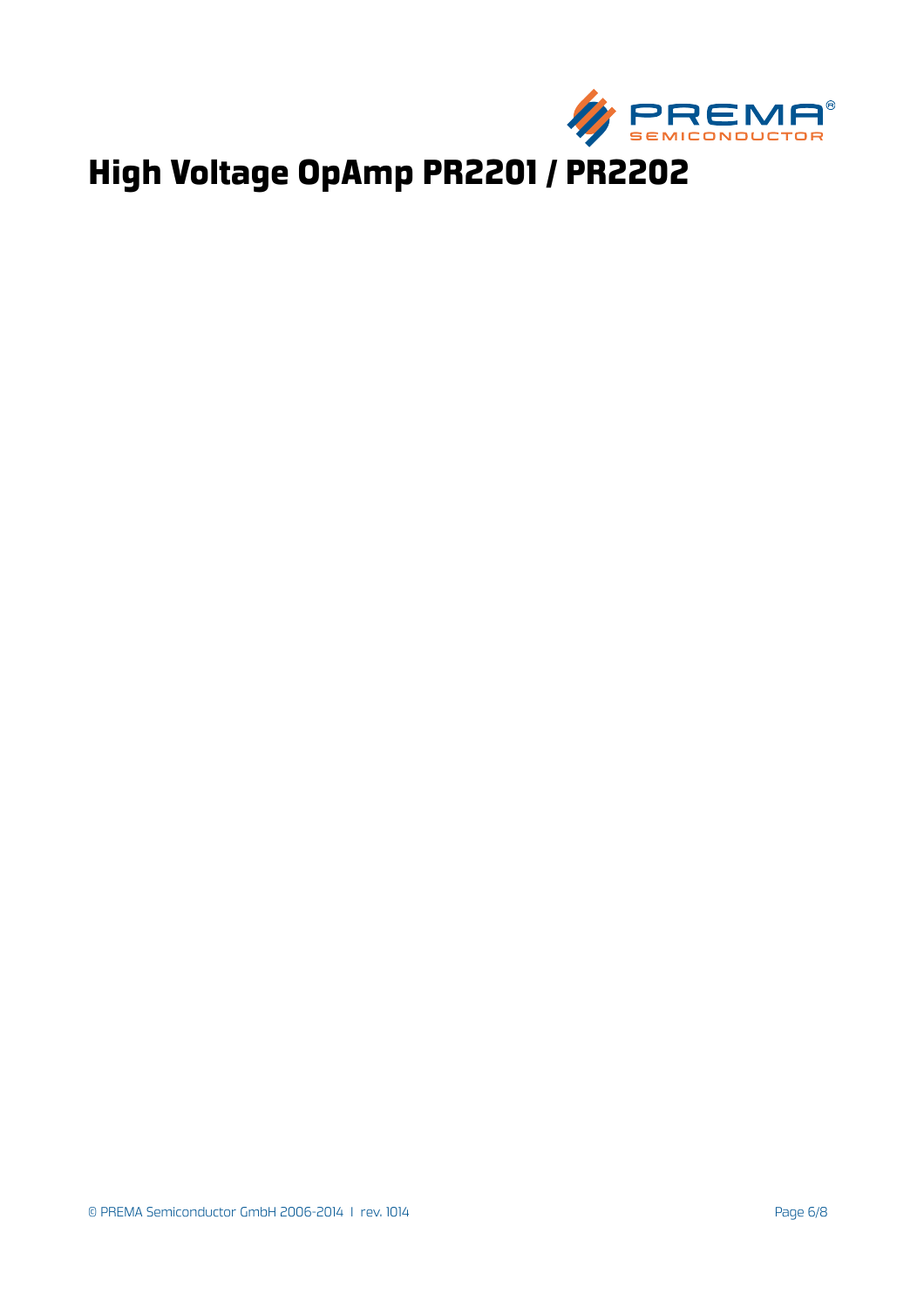